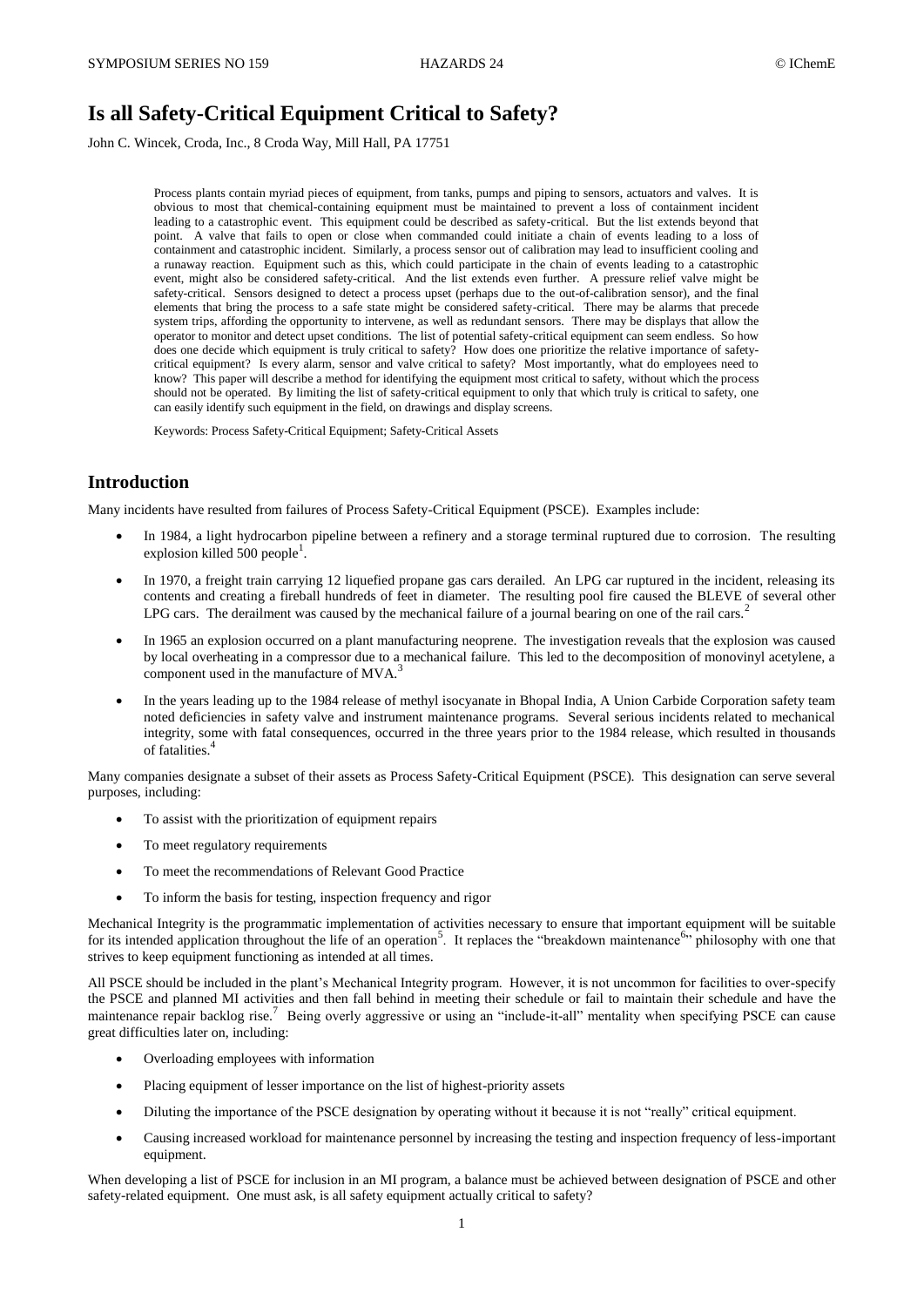## **Reducing Risk**

Process Safety programs are intended to reduce the risk of a catastrophic incident such as a fire, explosion and/or toxic release. Risk is the combination of three attributes<sup>8</sup>: What can go wrong? How bad could it be? and How often might it happen? Many companies strive to reach a risk target, above which the risk is considered to be too high. Risk targets are often based on the likelihood of fatal injuries, as lesser injuries are harder to predict and differentiate. Once the minimum risk criteria are met, one needs to ensure that all regulatory requirements are met, as well as any Relevant Good Practice (RGP). The final test is often to determine if the risk is As Low as Reasonably Practicable (ALARP). ALARP generally requires that the cost of any additional potential safeguards is disproportionate to the potential benefit achieved.<sup>9</sup>

Once any feasible Inherently Safer options have been implemented, there are various categories or types of safeguards employed.

**Basic Process Control System (BPCS)**<sup>10</sup> – the system that regulates the process within normal production limits. It typically consists of sensors, logic solvers (e.g. Programmable Logic Controllers, Distributed Control Systems), final elements (e.g. valves, alarms) and human interfaces such as display and input screens. It is not uncommon for the BPCS to activate alarms and interlocks based on quality- and/or safety-related limits.

**Interlocks** – Typically implemented outside of the BPCS using mechanical devices such as relays. For example, a temperature sensor on a pump may be physically wired directly to the motor starter. In the event of high temperature, it would cause the motor starter to disengage, stopping the pump.

**Safety Instrumented System**  $(SIS)^{11}$  **– An instrumented system used to implement one or more safety instrumented functions. An** SIS is composed of any combination of sensor (s), logic solver (s), and final elements(s). A Safety Instrumented Function is a safety function which is necessary to achieve functional safety

**Mitigation Systems** – Systems that act after an incident has occurred and function to mitigate the consequences of the incident. These include fire detection and suppression systems, vapor suppression systems, and emergency response teams, among others.

#### **Heinrich's Domino Theory**

In 1931, H.W. Heinrich developed what is now known as "Heinrich's Domino Theory<sup>12</sup>." Simply stated, he postulated that any incident is the result of several sequential causal factors. Each causal factor can be thought of as a single domino in a row of dominoes. When the first domino is tipped over, it falls into the next domino (causal factor), which falls into the next, and so on until the final domino falls (the incident occurs).

This same theory can be used to depict a process incident and the various safeguards in place to prevent it. Consider the following incident sequence:

- The operator fails to monitor and adjust the temperature of a chemical reaction, causing both temperature and pressure to rise.
- A high temperature alarm, set near the upper limit of the desired temperature range, activates in the BPCS.
- A second high temperature alarm, based on a redundant temperature sensor and set at the upper limit of the desired temperature range, activates in the BPCS.
- A third BPCS alarm activates near the pressure limit of the process equipment.
- A hardwired interlock activates crash cooling nearer still to the pressure limit of the process equipment, based on a redundant pressure transmitter.
- A SIL 1-rated Safety Instrumented System, using its own dedicated temperature sensor and valves, shuts off all chemical feeds to the vessel near the temperature limit of the process equipment.
- A bursting disk opens at the pressure limit of the vessel, relieving the excess pressure.
- The vessel suffers a catastrophic failure (if all of the above safeguards fail).

Imagine that each of the above items is a domino, aligned in a row (eight dominos) such that toppling the first domino will cause a chain reaction, knocking down the other dominoes in succession. The final domino represents the vessel's failure. If any one of the preceding seven dominoes does not fall (i.e. the safeguard successfully performs its function to prevent the incident), then the vessel failure is averted.

Close examination of the safeguards represented by the dominos reveals some concerning facts:

- The operator's inattention or incapacitation, which served as the initiating event (domino 1), could also result in a failure to respond to the alarms associated with safeguards 2, 3 and 4.
- Although safeguards 2 and 3 use separate temperature sensors, they both depend on the BPCS to sound the alarm at the appropriate time.
- Although safeguard 4 depends on a pressure transmitter instead of a temperature transmitter, it too depends on the BPCS.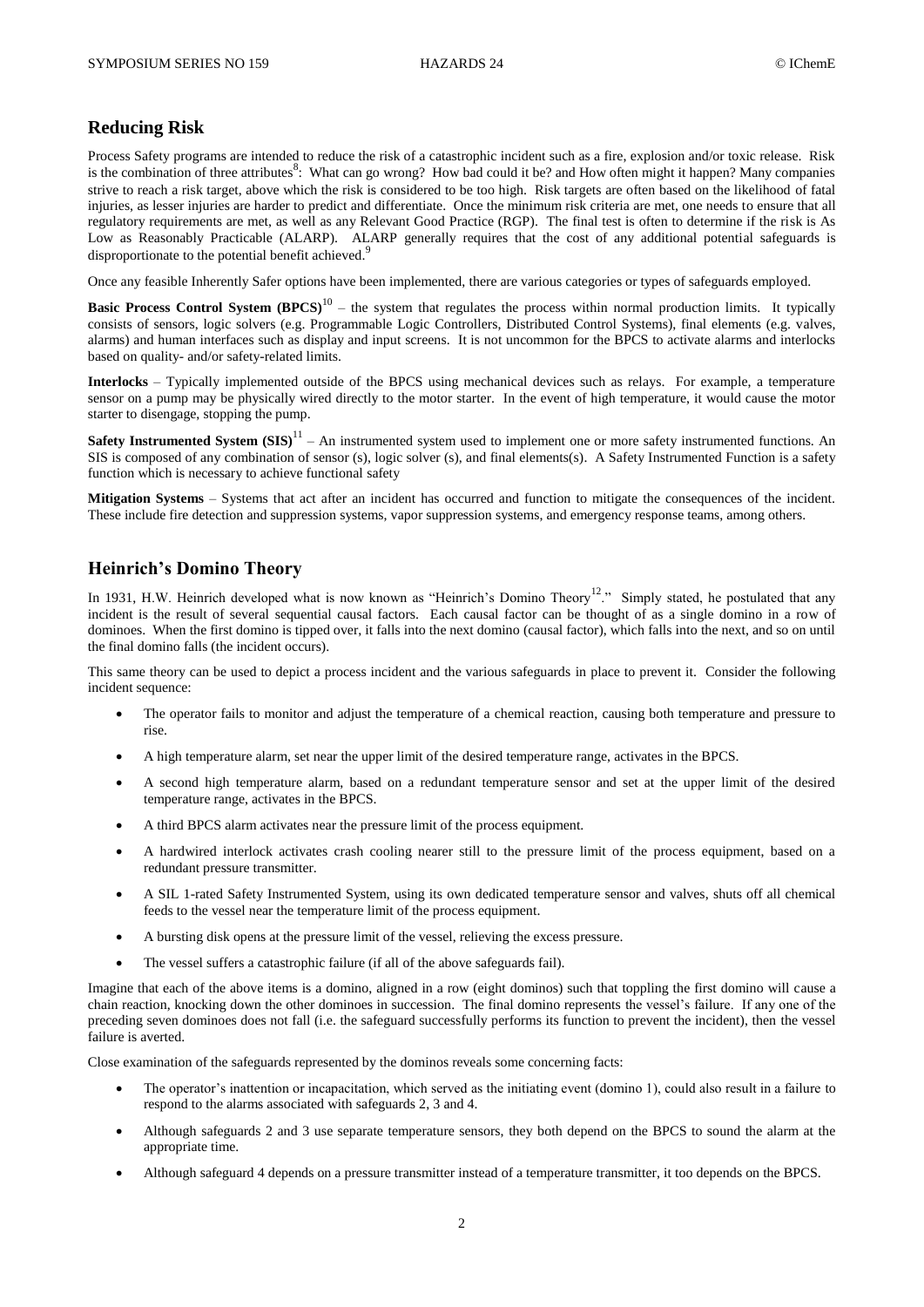- If the operator's failure to maintain temperature control was due to a failure or mis-calibration of the temperature sensor, safeguard 2 may not function for the same reason.
- If the operator's failure to maintain temperature control was due to a failed cooling water valve, safeguard 5 may not function (assuming it operates using the same cooling water valve and/or piping as the failed valve)

Avoiding the concurrent failure of two or more safeguards usually requires that they operate completely independently of each other, as do safeguards 4, 5 and 6. Independent safeguards typically reduce incident frequency by one to two orders of magnitude. Although safeguards that are not independent of each other are common in industry and do provide risk reduction, their contribution typically much less than independent safeguards.

## **Differentiating between Process Safety-Critical Safeguards and Other Safeguards**

Layer of Protection Analysis (LOPA) is a useful tool for differentiating between Process Safety-Critical Safeguards (and equipment) and those that have lesser impact on safety. A LOPA analysis of the above incident sequence may look like that shown in Figure 1. LOPA is typically used to quantitatively show that the process meets a minimum risk target (e.g. government-imposed or companyestablished limits). Following LOPA a check is made to ensure that all RGP and regulatory requirements are met. As a final step in the Risk Assessment, any additional potential safeguards are evaluated using the ALARP principle.

LOPA imposes a strict set of rules for qualifying a safeguard as an Independent Protection Layer (IPL). These rules are necessary to ensure the necessary conservativeness of the LOPA methodology. In order to be considered an IPL, a device, system or action must  $be^{13}$ :

- 1. Effective in preventing the consequences when it functions as designed
- 2. Independent of the initiating event and the components of any other IPL already claimed for the same scenario
- 3. Auditable: the assumed effectiveness in terms of consequence prevention must be capable of validation in some manner (documentation, review, testing, etc.)

Only those safeguards that meet these stringent criteria qualify as Independent Protection Layers. IPLs typically reduce risk by orders-of-magnitude, while non-IPL Safeguards reduce risk only incrementally.

|                         |                                                                                                              | Probability | Frequency/yr. |
|-------------------------|--------------------------------------------------------------------------------------------------------------|-------------|---------------|
| <b>Initiating Event</b> | Operator fails to control batch temperature.                                                                 |             | $1E-1$        |
|                         | Probability that an exothermic reaction is occurring at the time the                                         |             |               |
|                         | operator fails to control batch temperature. (Assumes 400 exothermic                                         |             |               |
|                         | reactions per year, lasting 2 hours each:                                                                    |             |               |
| <b>Enabling Event</b>   | $(400 \text{ batches/yr.} * 2 \text{ hours/batch}) / 8760 \text{ hours/year} = 0.1$                          | $1E-1$      |               |
|                         | <b>Frequency of Unmitigated Consequences</b>                                                                 |             | $1E-2$        |
|                         | A hardwired interlock activates crash cooling near the pressure limit of                                     |             |               |
| IPL1                    | the process equipment, based on a redundant pressure transmitter.                                            | $1E-1$      |               |
|                         | A SIL 1-rated Safety Instrumented System, using its own dedicated                                            |             |               |
|                         | temperature sensor and valves, shuts off all chemical feeds to the vessel                                    |             |               |
| IPL <sub>2</sub>        | near the temperature limit of the process equipment.                                                         | $1E-1$      |               |
|                         | A bursting disk opens at the pressure limit of the vessel, relieving the                                     |             |               |
| IPL3                    | excess pressure.                                                                                             | $1E-2$      |               |
|                         | <b>Frequency of Mitigated Consequences</b>                                                                   |             | $1E-6$        |
|                         |                                                                                                              |             |               |
|                         | A high temperature alarm, set near the upper limit of the desired temperature range, activates in the BPCS,  |             |               |
| Non-IPL                 | alerting the employee to take action Fails IPL Independence Test due to the operator being a common          |             |               |
| Safeguard 1             | component with the initiating event.                                                                         |             |               |
|                         | A second high temperature alarm, based on a redundant temperature sensor and set at the upper limit of the   |             |               |
| Non-IPL                 | desired temperature range, activates in the BPCS, alerting the employee to take action. Fails IPL            |             |               |
| Safeguard 2             | Independence Test due to the operator being a common component with the initiating event.                    |             |               |
|                         | A third BPCS alarm activates near the pressure limit of the process equipment, alerting the employee to take |             |               |
| Non-IPL                 | action. Fails IPL Independence Test due to the operator being a common component with the initiating         |             |               |
| Safeguard 2             | event.                                                                                                       |             |               |

#### **Figure 1 – A portion of the LOPA for Operator Fails to Monitor and Control Reaction Temperature**

### **Limiting PSCE to that which is Truly Critical to Safety**

Following the rules of LOPA, one could claim that only those safeguards meeting the requirements of an IPL contribute significantly to risk reduction. Although outside the scope of this paper, it can be shown that elements shared by two or more safeguards provide risk reduction of less than one order of magnitude.<sup>14</sup> This is because the failure of a single component (e.g. temperature sensor) may render multiple safeguards inoperative, and is one reason for the IPL rule of independence.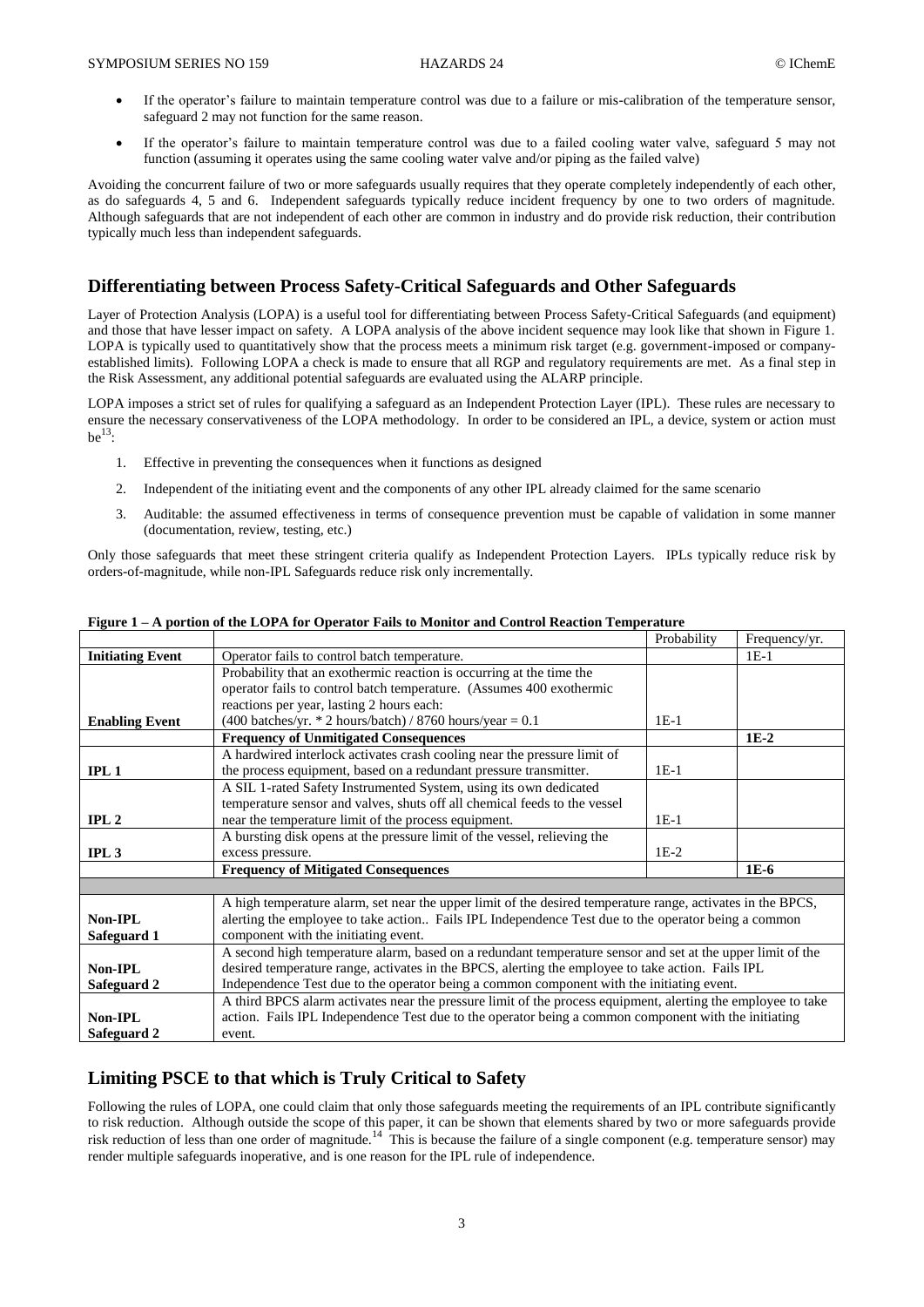It follows then that those safeguards that meet the definition of an IPL provide the majority of the risk reduction. Further, LOPA will have shown that the risk reduction provided by the IPLs is sufficient to meet the applicable minimum risk criteria. In other words, the safeguards meeting the IPL criteria are significantly more critical to safety than those that don't.

Following this premise, only the sensors, switches and final elements of the IPLs would be counted as PSCE. Of two temperature elements on a vessel, either of which will trigger a high temperature alarm in the BPCS, only one would be considered PSCE. The risk reduction provided by the second temperature element is not significant enough for it to be considered critical to the safety of the process.

## **Beyond Safeguards – Other PSCE**

The preceding information has shown a method of identifying sensors, valves, interlock, alarms, etc. which are truly critical to safety. These types of equipment, however, make up only a portion of PSCE. For much of the remainder, we must focus on the initiating events of the Layer of Protection Analyses.

Initiating events provide indicators of additional equipment that should be considered PSCE. Equipment such as pumps and tanks, whose failure could initiate a catastrophic incident, should be considered PSCE. For initiating events such as failure of a flange gasket, one must consider more generally what equipment should be included as PSCE – it may indicate that the entire piping system should be considered PSCE. Additional examples of PSCE identified by initiating events are shown in Table 1.

## **Global PSCE**

After the selection of PSCE from the Layer of Protection Analyses, one must consider global categories of physical equipment that may be justified for inclusion. CCPS<sup>15</sup> recommends categories of equipment that should be considered for inclusion (see Figure 2). In keeping with the conservative nature of selecting safeguards for inclusion, one must resist the temptation to globally include all members of an equipment category unless all are truly critical to safety. Consider the following:

- A pressure vessel has been designed according to the principles of Inherent Safety, such that it could contain all foreseeable pressure excursions (e.g. internal ignition, runaway reaction, external fire impingement, steam coil failure, etc.). Is the vessel's Pressure Safety Valve truly critical to safety?
- Consider a chemical reactor that runs only endothermic reactions. While overheating may cause a catastrophic event, the loss of heat will cause no foreseeable hazard. It is conceivable that one would consider only the shutoff valves for the heating system as PSCE, and not the entire heating system (unless of course the heating system itself is pressurized).
- A pump whose casing failure would result in a loss of containment of a hazardous material should be included in the PSCE list. If inadvertent shut-off of the pump causes no foreseeable hazard, then one might question if the pump motor should be considered PSCE.

| <b>Initiating Event</b>                                          | <b>Potential PSCE Identified</b>                                  |  |
|------------------------------------------------------------------|-------------------------------------------------------------------|--|
| Failure of chemical unloading hose.                              | Liquid and vapor-return lines from the transport container to the |  |
|                                                                  | storage tank.                                                     |  |
| Pump discharge valve failure causes pump overheating due to      | Pump and the piping systems on both the inlet and discharge       |  |
| deadhead condition.                                              | sides.                                                            |  |
| A flange gasket blowout on piping segment.                       | Piping system                                                     |  |
| Failure of a nitrogen regulator causes overpressure in storage   | Nitrogen regulator, storage tank                                  |  |
| tank                                                             |                                                                   |  |
| Failure of tank inerting system leads to internal explosion in a | Nitrogen supply system, tank blanketing system                    |  |
| flammable storage tank.                                          |                                                                   |  |
| Storage tank failure due to corrosion                            | Storage tank                                                      |  |
| Stuck-closed conservation vent fails to provide make-up air      | Conservation vent, tank                                           |  |
| during tank pump out, leading to vacuum failure of the tank.     |                                                                   |  |
| Failure of cooling water supply leads to runaway reaction.       | Cooling water supply system                                       |  |
| Overheating of storage tank causing release through pressure     | Heating controls, pressure safety valve.                          |  |
| safety valve                                                     |                                                                   |  |

#### **Table 1 – PSCE Identified by Initiating Events**

## **Benefits of Limiting PSCE List**

Many benefits can be realized by limiting the list of PSCE to that which is truly critical to safety. These benefits include reduced resource demands, a clearer understanding of the safety aspects of the process, improved focus on critical testing, inspection and repairs, and establishment of a minimum set of safeguards necessary operate the process.

As discussed earlier, LOPA will identify those safeguards that are necessary to meet the minimum risk requirements. While it is likely no company wants to operate with only the minimum level of safety, it may be acceptable to operate temporarily without some safeguards as long as the minimum risk criteria are still met. In this case, the IPLs from LOPA constitute a list of "must have"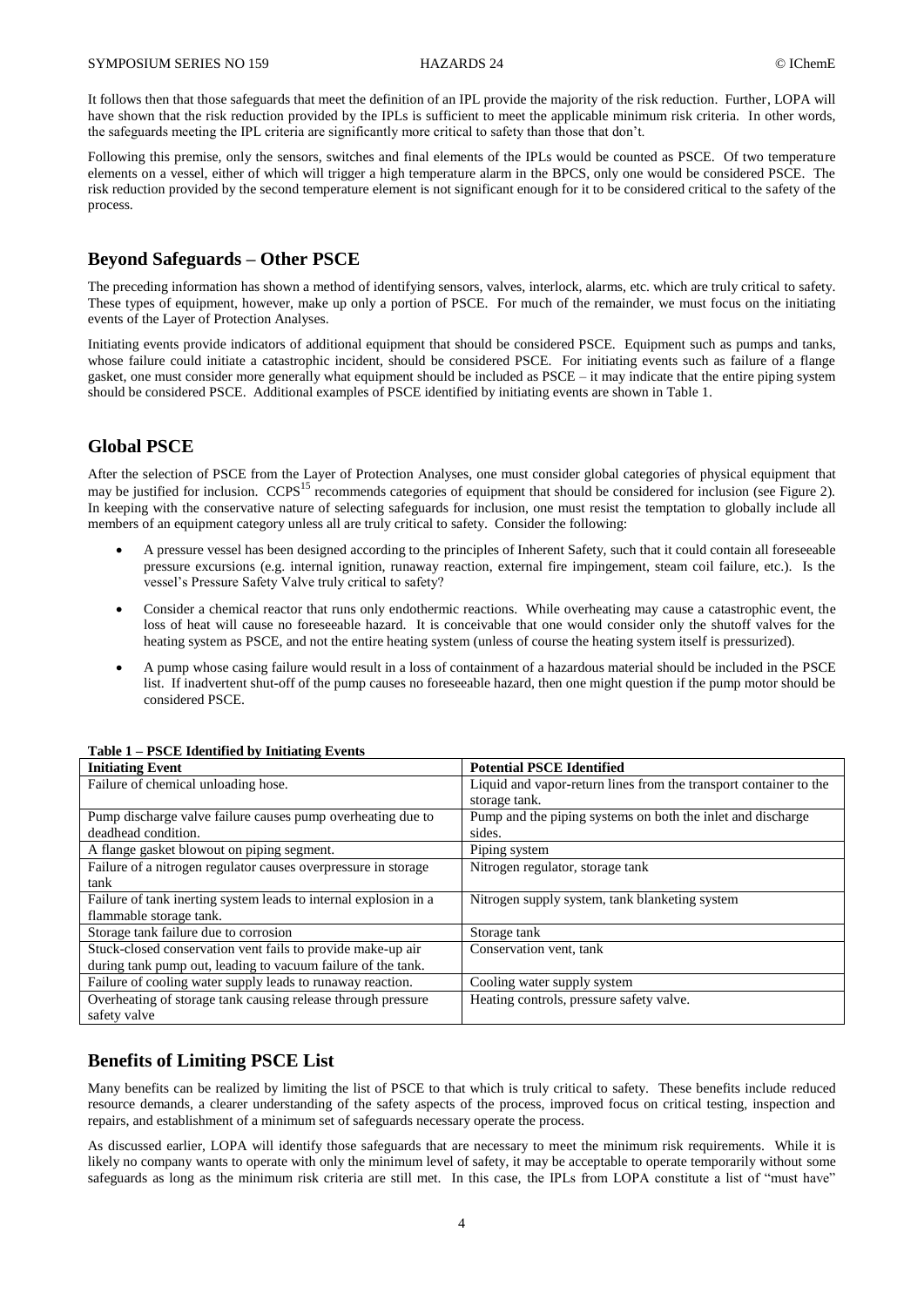#### Figure 2 - PSCE Categories

- Pressure vessels
- Atmospheric / low pressure tanks
- Piping and piping components
- Pressure relief devices
- Secondary containment units
- Rotating equipment
- Utility systems
- Mitigation equipment and systems
- Ventilation systems
- Structural components
- Release detection systems

safeguards, without which one is unwilling to operate the process unless a suitable replacement safeguard exists. This list is usually much shorter than the list of all process safeguards.

Because the list of "must have" safeguards is short, it is much easier to train on, and for operators to retain this information. Reacting to the loss of every safeguard as if it were PSCE dilutes the importance of the classification, especially if the process continues to be operated without a suitable replacement safeguard.

Some companies develop (or are required to develop) a Safety Case or Basis of Safety for their process. This is typically designed to show the risk of operating the plant is sufficiently low. The IPLs should be sufficient to show that the process meets the minimum risk standards.

Reducing the list of PSCE to only those items that are truly critical has several benefits. First, the test frequency of equipment not on the list might be reduced, allowing increased focus on the PSCE. This alone has significant resource benefits. Having a smaller set of PSCE will reduce or prevent any backlog of inspections and testing. The number of Mechanical Integrity work orders generated will also be smaller, allowing higher importance and priority to be given to a smaller number of tasks. When managing breakdown work orders, fewer will have the highest priority assigned to them.

## **Additional Benefits**

Because the list of PSCE is now smaller, actions that may have been cost-prohibitive may now be feasible. Actions to better 'immerse' employees in PSCE and its functions, and actions to improve response to process upsets can be taken.

#### **Field Identification**

Field identification of PSCE can provide several benefits. PSCE could be identified in several ways, including tagging or painting a special color. Through clear and obvious identification in the field:

- Operators are constantly reminded that PSCE exists and which devices are included.
- Operators finding damaged equipment are immediately alerted to its criticality.
- When the cause of a process issue is identified as a piece of PSCE, the operator immediately knows of its criticality, and can determine that the process may need to be shut down.
- When maintenance arrives to calibrate, troubleshoot or repair a piece of equipment, they immediately know its criticality to process safety.

#### **Identification on Control Room Displays**

The control room operator is often the first person to detect process malfunctions such as a sensor failures or valves not operating. By identifying PSCE on his screen, he immediately knows of the criticality of the issue. This can help him to decide who to contact, and how urgent the matter is. It can also provide a common understanding of urgency between operators, maintenance personnel and management. It is likely that all will understand the need to react quickly when told "a piece of PSCE is malfunctioning" instead of "the level transmitter on the condensate receiver tank is malfunctioning."

#### **Identification on Process and Instrumentation Diagrams (P&IDs)**

P&IDs are used by many employees in an organization. Project engineers use them to design process upgrades. Process Engineers and production management use them to troubleshoot process issues. Operations and maintenance personnel use them to identify isolation points and understand the process. Hazard Study teams rely on them to correctly depict the process under study. All of these users would benefit from having PSCE easily identified during drawing use. Developing a scheme to mark or otherwise identify PSCE on P&IDs, electrical diagrams, etc. can benefit many different activities for which drawings are used.

#### **Alarm Handling Procedures**

Many companies provide procedures to be followed in the event an alarm is activated. Often there are procedures specific to a single or small group of alarms. Development and maintenance of these procedures can be a daunting task given the number of alarms in a typical process plant. By reducing the list of PSCE to only that which is truly critical, one would be better able to maintain procedures for handling Process Safety-Critical alarms.